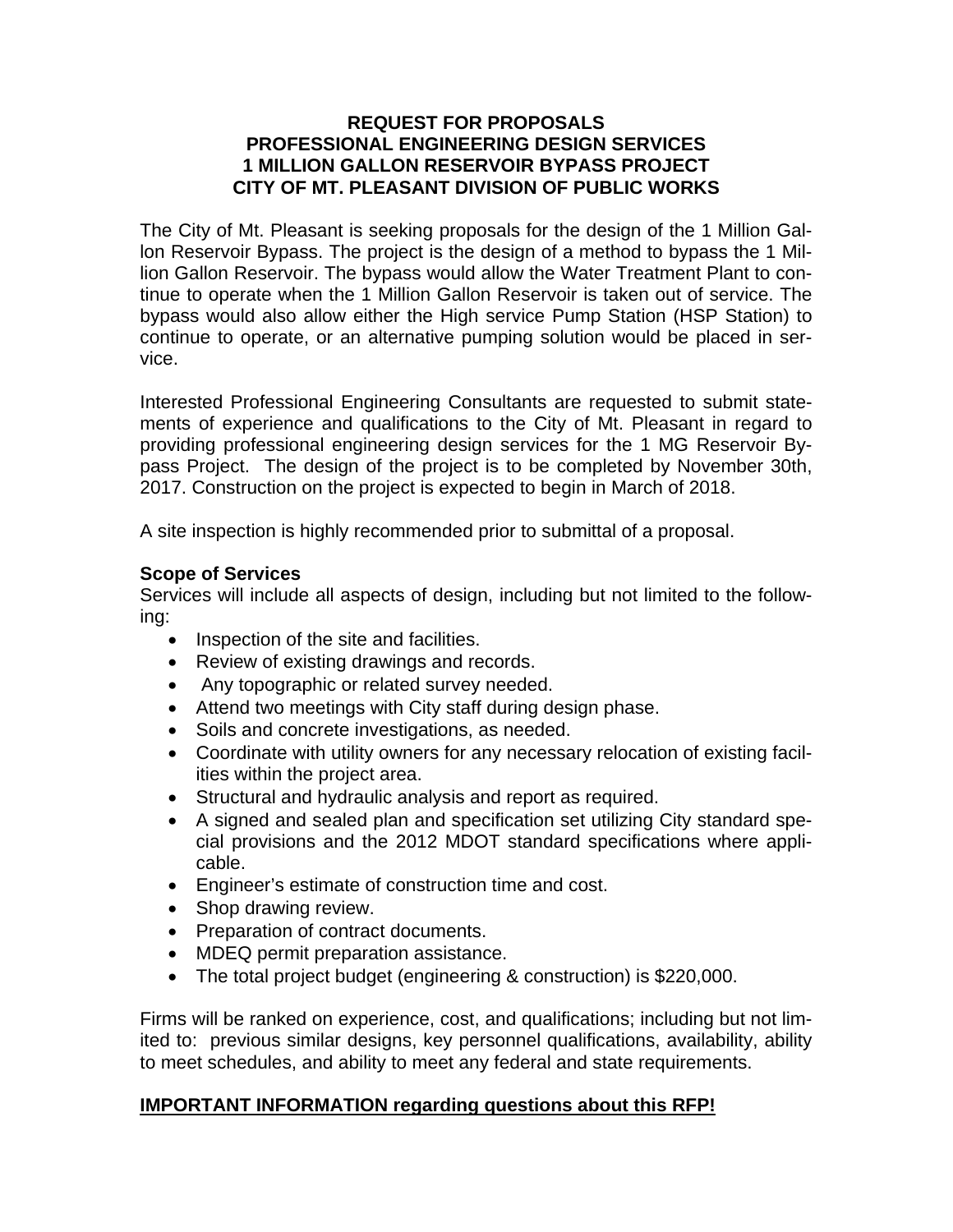Any questions relative to the scope of services must be submitted by e-mail to mfox@mt-pleasant.org. Questions must be received by 8/1/17. Answers will be posted.

Please visit http://www.mt-pleasant.org to receive up-to-date information regarding this RFP including answers to all questions submitted. It is the responsibility of the bidders to check the website for new questions and answers prior to submitting bids. The names of vendors submitting questions will not be posted. Site inspections will be allowed as needed.

As stated below, proposals will be due by 1:30 p.m., on 9/5/17. It is the intent of the City to interview the highest-scored firm by 9/15/14, make a recommendation to be approved by the City Commission on 9/25/17, and develop a contract with that firm deemed most qualified by 9/29/17. These dates are not final and may change depending on the best interests of the City of Mt. Pleasant.

### **SUBMITTAL INSTRUCTIONS**

*Qualifications Based Selection –* The City of Mt. Pleasant staff will review all Qualification Packages submitted for this project. To be considered as a qualified respondent, five copies of the Proposal Package must be submitted in a sealed envelope and clearly marked **RFP: PROFESSIONAL ENGINEERING DESIGN SERVICES – 1MG RESERVOIR BYPASS PROJECT**, and received by the City of Mt. Pleasant at the City Clerk's Office address listed below by 1:30 p.m., 9/5/17. Proposal packages must be mailed or delivered to the following address:

> City Clerk's Office 320 West Broadway Street Mt. Pleasant, MI 48858-2447 (989) 779-5361

Any packages received after this date and time will be deemed unresponsive. The City reserves the right to accept or reject any and all proposals, to re-solicit proposals, to waive any irregularities, to negotiate pricing, and to select the proposal deemed to be in the best interest of the City. Issuance of this RFP does not obligate the City to award a contract nor is the City liable for any costs incurred by the proponent in the preparation and submittal of the proposal. All proposals must include the following information in the order stated below:

1. **Corporate Profile:** Describe on one page the background of your company and why it is qualified to provide the requested services for the City of Mt. Pleasant.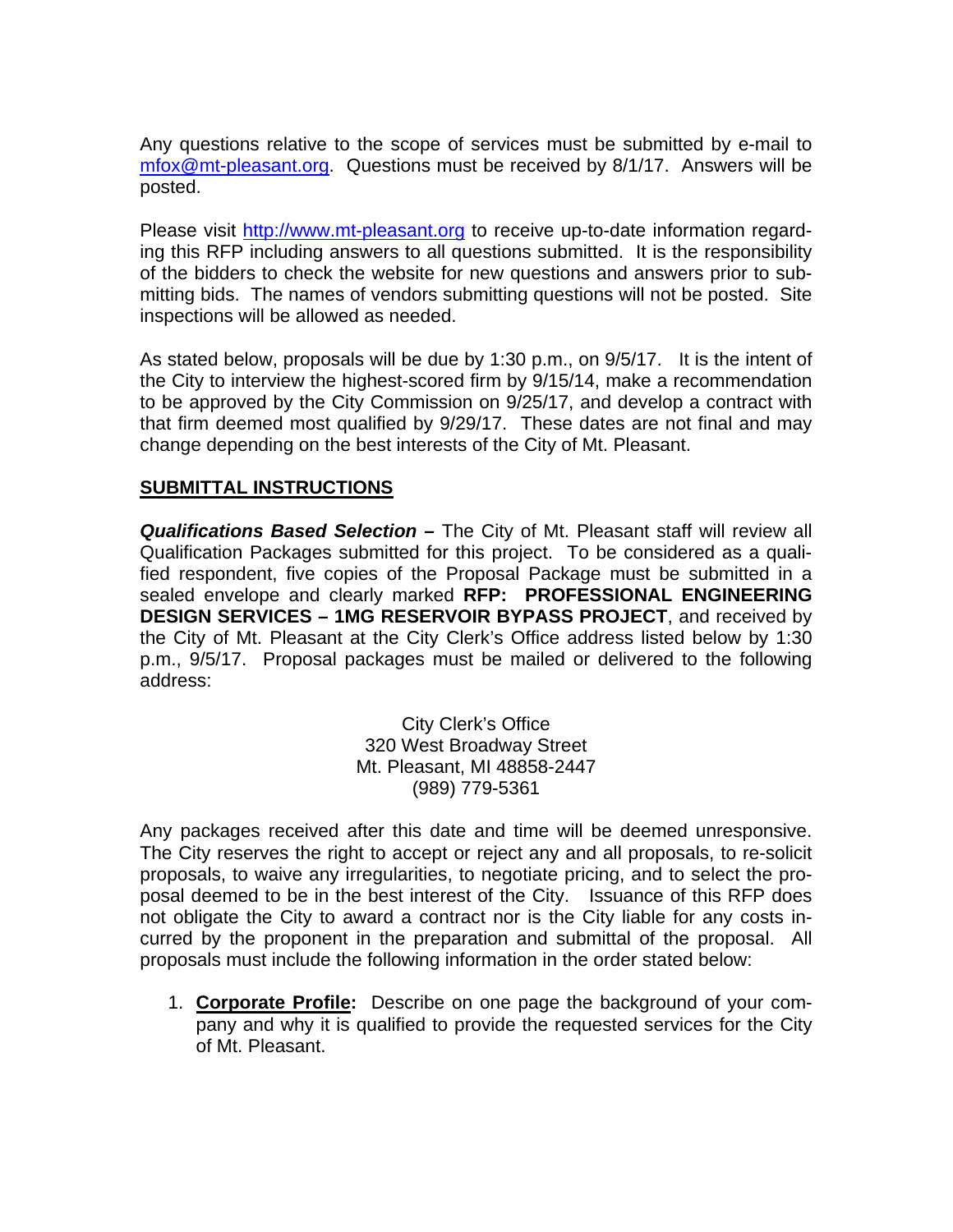- 2. **Understanding of the Project:** Describe in two pages or less your understanding of the project including a brief overview of your plan on accomplishing the services being requested by the City of Mt. Pleasant.
- 3. **Project Team:** Describe the qualifications of the key person(s) who will be responsible for providing the requested services. Resumes for key person(s) are required. (Limit resumes to two pages for each key person listed.)
- 4. **Experience:** Provide evidence of similar, past experience that demonstrates your ability to successfully provide the services being requested in this RFP. Include names and contact information from past projects for reference purposes.
- 5. **Cost:** Provide a lump sum fee for all of the services outlined in the scope of services with a breakdown of hours and hourly rates. Provide a separate lump sum line item for contract administration and construction services with a breakdown of hours and hourly rates.
- 6. **Schedule**: Include a project schedule based on the anticipated award date listed above.

# **FEE NEGOTIATIONS**

At the time of awarding the contract to the successful firm, the City of Mt. Pleasant will negotiate a not-to-exceed fee for required services. If the City of Mt. Pleasant and the successful firm cannot agree on a firm cost, the City will solicit a fee from the next highest-scored firm. The City requests to be billed on a monthly basis for any services provided.

### **INSURANCE REQUIREMENTS**

The engineering firm shall not begin any work under any contract until it has obtained the required insurance, and the City of Mt. Pleasant has approved such insurance. The successful firm shall not allow any subconsultant to commence work on its contract until all similar insurance required of the consultant has been so obtained and approved. Insurance requirements include:

- Workers Compensation Insurance including Employers Liability Coverage in accordance with all applicable statutes of the State of Michigan.
- Commercial General Liability Insurance on an "occurrence basis" with limits of liability not less than \$1,000,000 per occurrence and/or aggregate combined single limit, personal injury, bodily injury and property damage.